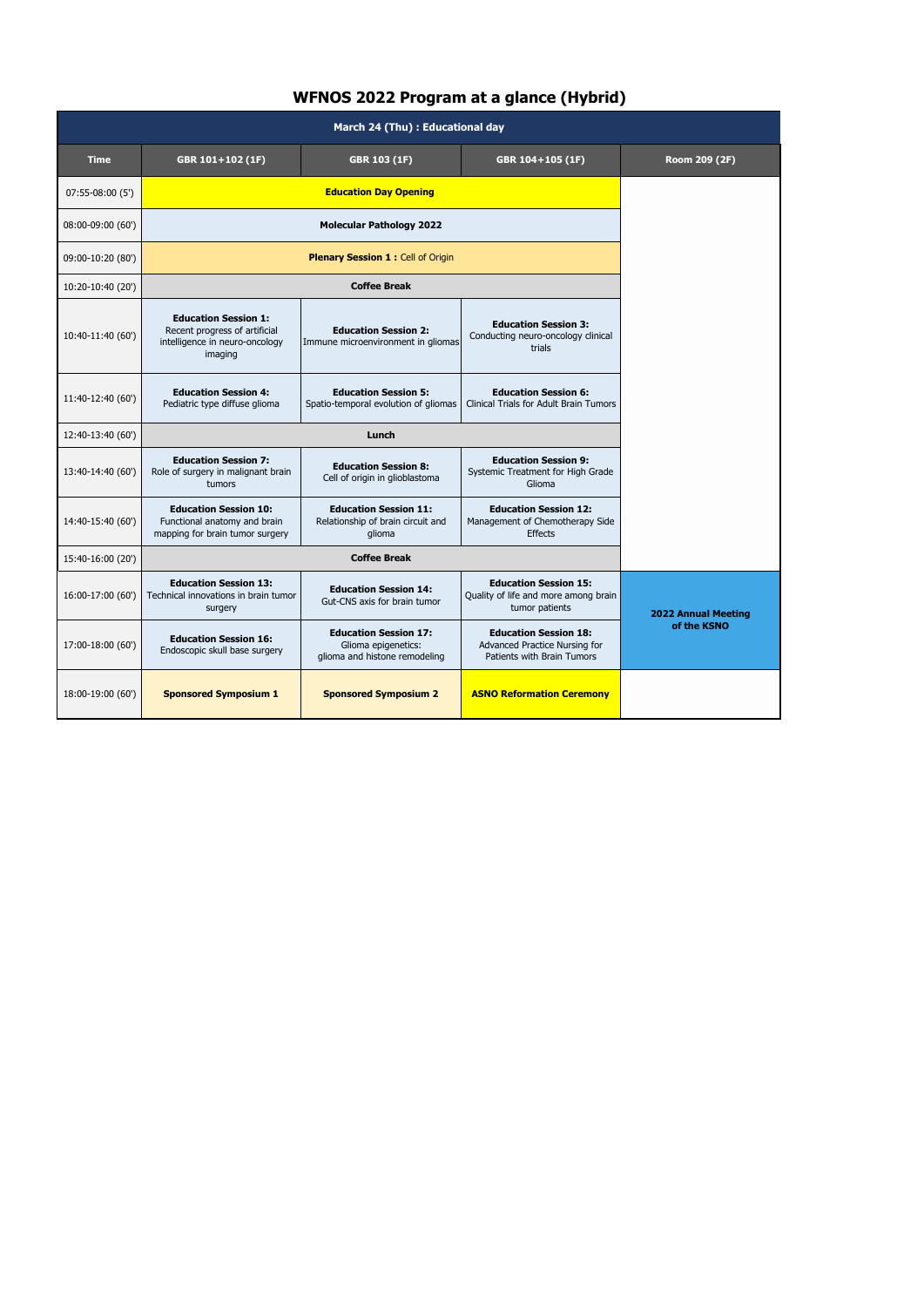| March 25 (Fri)    |                                                                                                                                 |                                                                                          |                                                                                                                  |                                                                          |                                  |
|-------------------|---------------------------------------------------------------------------------------------------------------------------------|------------------------------------------------------------------------------------------|------------------------------------------------------------------------------------------------------------------|--------------------------------------------------------------------------|----------------------------------|
| <b>Time</b>       | Auditorium (3F)                                                                                                                 | GBR 101+102 (1F)                                                                         | GBR 103 (1F)                                                                                                     | GBR 104+105 (1F)                                                         | <b>Hall B2 (1F)</b>              |
| 07:00-08:00 (60') | <b>Opening Symposium 1:</b><br>Raising the Understanding of<br>Stemness, Plasticity and Hierarchy in<br><b>CNS Malignancies</b> | <b>Opening Symposium 2:</b><br>Awake craniotomy for brain tumors                         | <b>Opening Symposium 3:</b><br>Neuro-oncologic imaging: metabolic<br>and biomarker imaging                       | <b>Opening Symposium 4:</b><br>New horizon of pediatric glial tumor      |                                  |
| 08:00-08:10 (10') | <b>Break</b>                                                                                                                    |                                                                                          |                                                                                                                  |                                                                          |                                  |
| 08:10-08:25 (15') | <b>Opening Ceremony</b>                                                                                                         |                                                                                          |                                                                                                                  |                                                                          |                                  |
| 08:25-08:55 (30') | <b>Keynote Lecture EANO</b>                                                                                                     |                                                                                          |                                                                                                                  |                                                                          |                                  |
| 08:55-10:15 (80') | <b>Plenary Session 2:</b><br>Brain circuit and glioma                                                                           |                                                                                          |                                                                                                                  |                                                                          |                                  |
| 10:15-11:30 (75') | WFNOS 2022 Top 10 Session 1                                                                                                     |                                                                                          |                                                                                                                  |                                                                          |                                  |
| 11:30-11:50 (20') |                                                                                                                                 |                                                                                          | <b>Break</b>                                                                                                     |                                                                          |                                  |
| 11:50-12:50 (60') |                                                                                                                                 | <b>Luncheon Seminar 1:</b><br>Circumscribed glioma, Glioneuronal<br>tumor and ependymoma | <b>Luncheon Seminar 2:</b><br>Updates on RANO Criteria for<br><b>Response Evaluation</b>                         | <b>Luncheon Seminar 3:</b><br>Re-evaluating SRS for high grade<br>glioma |                                  |
| 12:50-13:10 (20') |                                                                                                                                 |                                                                                          | <b>Coffee Break</b>                                                                                              |                                                                          |                                  |
| 13:10-14:40 (90') | <b>Keynote &amp; Scientific Session 1:</b><br>Gliomas: Molecular Pathology                                                      | <b>Keynote &amp; Scientific Session 2:</b><br>Gliomas: Surgery and Clinical<br>Research  | <b>Keynote &amp; Scientific Session 3:</b><br>Gliomas: Immunotherapy and<br><b>Uncommon Tumors</b>               | <b>Keynote &amp; Scientific Session 4:</b><br>Gliomas: Cancer Stem Cell  | <b>Exhibition</b><br>09:00-18:30 |
| 14:40-15:40 (60') | Symposium 1:<br>Featured clinical trials for newly<br>diagnosed glioblastoma                                                    | <b>Symposium 2:</b><br>Beyond the limits of endoscopic skull<br>base surgery             | <b>Symposium 3:</b><br>Role of Epigenetic Alteration in<br>Cancer                                                | <b>Symposium 4:</b><br>Relapsed medulloblastoma                          |                                  |
| 15:40-16:00 (20') | <b>Coffee Break</b>                                                                                                             |                                                                                          |                                                                                                                  |                                                                          |                                  |
| 16:00-17:00 (60') | Symposium 5:<br>Featured clinical trials for recurrent<br>glioblastoma                                                          | <b>Symposium 6:</b><br>Advance in anti-glioma strategy                                   | <b>Symposium 7:</b><br>Neuro-oncologic imaging:<br>microenvironmental imaging                                    | <b>Symposium 8:</b><br>Familial predisposition of CNS tumors             |                                  |
| 17:00-18:30 (90') | <b>Keynote &amp; Scientific Session 5:</b><br>Gliomas: Signaling, Microenvironment                                              | <b>Keynote &amp; Scientific Session 6:</b><br>Gliomas: Surgery                           | <b>Keynote &amp; Scientific Session 7:</b><br>Gliomas: Novel therapeutics,<br>Radiotherapy, and Machine Learning | <b>Keynote &amp; Scientific Session 8:</b><br><b>Uncommon CNS Tumors</b> |                                  |
| 18:30-19:30 (60') |                                                                                                                                 | <b>Sponsored Symposium 3</b>                                                             | <b>Sponsored Symposium 4</b>                                                                                     | <b>Sponsored Symposium 5</b>                                             |                                  |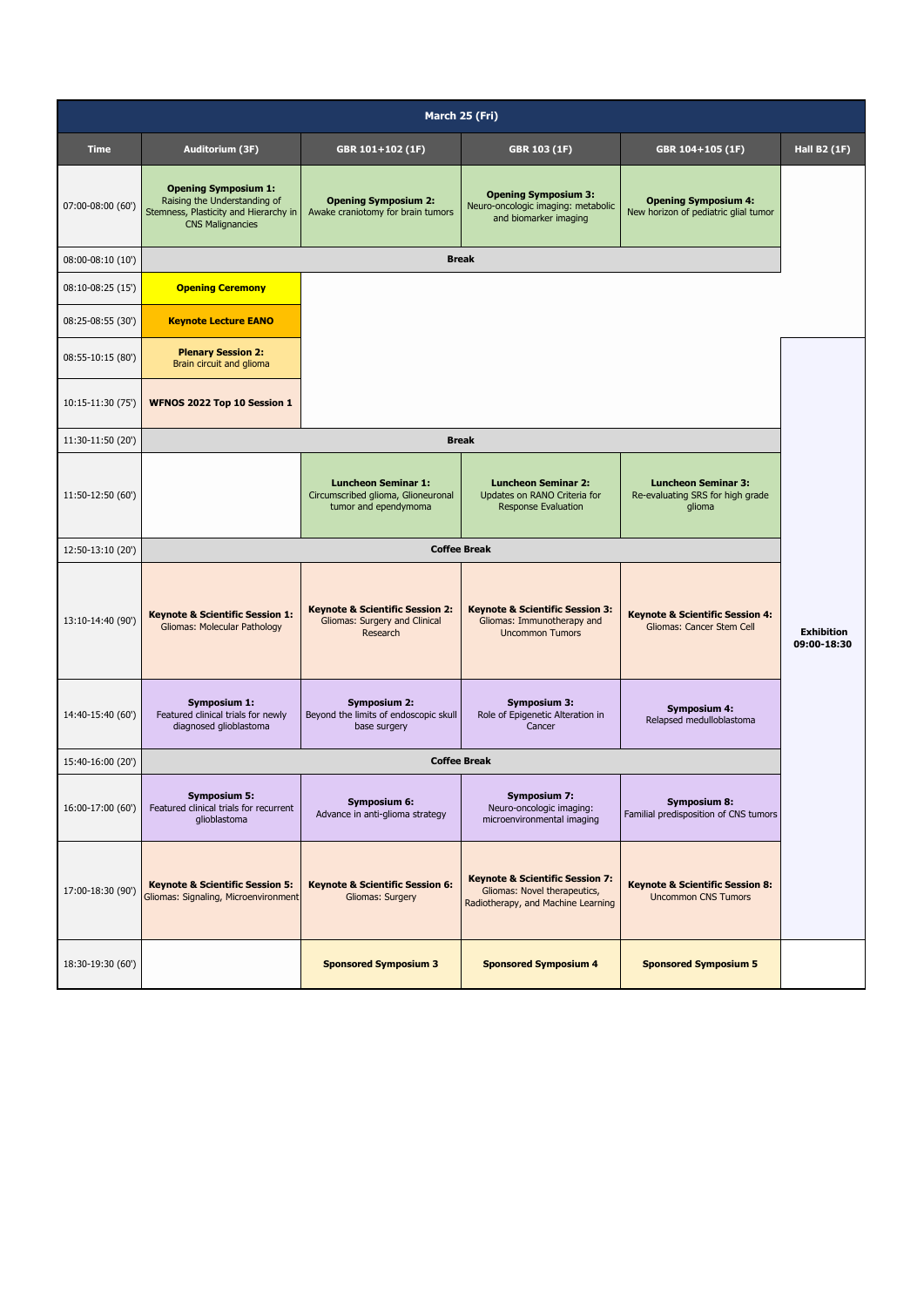| March 26 (Sat)     |                                                                              |                                                                                |                                                                                                                            |                                                                                                  |                               |  |
|--------------------|------------------------------------------------------------------------------|--------------------------------------------------------------------------------|----------------------------------------------------------------------------------------------------------------------------|--------------------------------------------------------------------------------------------------|-------------------------------|--|
| <b>Time</b>        | Auditorium (3F)                                                              | GBR 101+102 (1F)                                                               | GBR 103 (1F)                                                                                                               | GBR 104+105 (1F)                                                                                 | <b>Hall B2 (1F)</b>           |  |
| 07:00-08:00 (60')  | <b>Opening Symposium 5:</b><br>Over the barrier for meningioma               | <b>Opening Symposium 6:</b><br>Integrative management of brain<br>metastasis   | <b>Opening Symposium 7:</b><br>Biomedical engineering approach for<br>brain tumors                                         | <b>Opening Symposium 8:</b><br>CNS germ cell tumor                                               |                               |  |
| 08:00-08:25 (25')  | <b>Break</b>                                                                 |                                                                                |                                                                                                                            |                                                                                                  |                               |  |
| 08:25-08:55 (30')  | <b>Keynote Lecture SNO</b>                                                   |                                                                                |                                                                                                                            |                                                                                                  |                               |  |
| 08:55-10:15 (80')  | <b>Plenary Session 3:</b><br><b>New Insights</b><br>in Neuro-Oncology        |                                                                                |                                                                                                                            |                                                                                                  |                               |  |
| 10:15-11:30 (75')  | <b>WFNOS 2022</b><br><b>Top 10 Session 2</b>                                 |                                                                                |                                                                                                                            |                                                                                                  |                               |  |
| 11:30-11:50 (20')  |                                                                              |                                                                                | <b>Break</b>                                                                                                               |                                                                                                  |                               |  |
| 11:50-12:50 (60')  |                                                                              | <b>Luncheon Seminar 4:</b><br>for Brain Tumors                                 | <b>Luncheon Seminar 5:</b><br>Next Generation of Precision Medicine Multidisciplinary treatment of primary<br>CNS lymphoma | <b>Luncheon Seminar 6:</b><br>Updates and on-going Clinical Trials<br>for Pediatric Brain Tumors |                               |  |
| 12:50-13:10 (20')  |                                                                              |                                                                                | <b>Coffee Break</b>                                                                                                        |                                                                                                  |                               |  |
| 13:10-14:40 (90')  | <b>Keynote &amp; Scientific Session 9:</b><br>Gliomas: Immuno-Oncology       | <b>Keynote &amp; Scientific Session 10:</b><br>Gliomas: Translational Research | <b>Keynote &amp; Scientific Session 11:</b><br>QOL, Epidemiology                                                           | <b>Keynote &amp; Scientific Session 12:</b><br>Pediatric Brain Tumors I                          | Poster /<br><b>Exhibition</b> |  |
| 14:40-15:40 (60')  | <b>Symposium 9:</b><br>ASNO Meeting for Neuropathology<br>and Neurooncology  | Symposium 10:<br>Liquid biopsy applications for brain<br>tumor                 | Symposium 11:<br>Cancer predisposition syndrome in<br>pediatric brain tumor                                                | <b>Symposium 12:</b><br>Evolution in SRS for brain metastases                                    | 09:00-18:30                   |  |
| 15:40-16:00 (20')  | <b>Coffee Break</b>                                                          |                                                                                |                                                                                                                            |                                                                                                  |                               |  |
| 16:00-17:00 (60')  | <b>Symposium 13:</b><br>Metabolic targeting for brain tumor                  | <b>Symposium 14:</b><br>Immuno-radiotherapy<br>(Abscopal effect)               | <b>Symposium 15:</b><br>Symptom management in brain<br>tumor                                                               | <b>Symposium 16:</b><br>CNS tumors outside the gene<br>mutation box                              |                               |  |
| 17:00-18:30 (90')  | <b>Keynote &amp; Scientific Session 13:</b><br>Gliomas: Genomics, Metabolism | <b>Keynote &amp; Scientific Session 14:</b><br><b>Gliomas: Clinical Trials</b> | <b>Keynote &amp; Scientific Session 15:</b><br>CNS Lymphoma                                                                | <b>Keynote &amp; Scientific Session 16:</b><br>Pediatric Brain Tumors II                         |                               |  |
| 18:30-18:40 (10')  | <b>Break</b>                                                                 |                                                                                |                                                                                                                            |                                                                                                  |                               |  |
| 18:40-20:40 (120') | <b>Gala Dinner</b>                                                           |                                                                                |                                                                                                                            |                                                                                                  |                               |  |